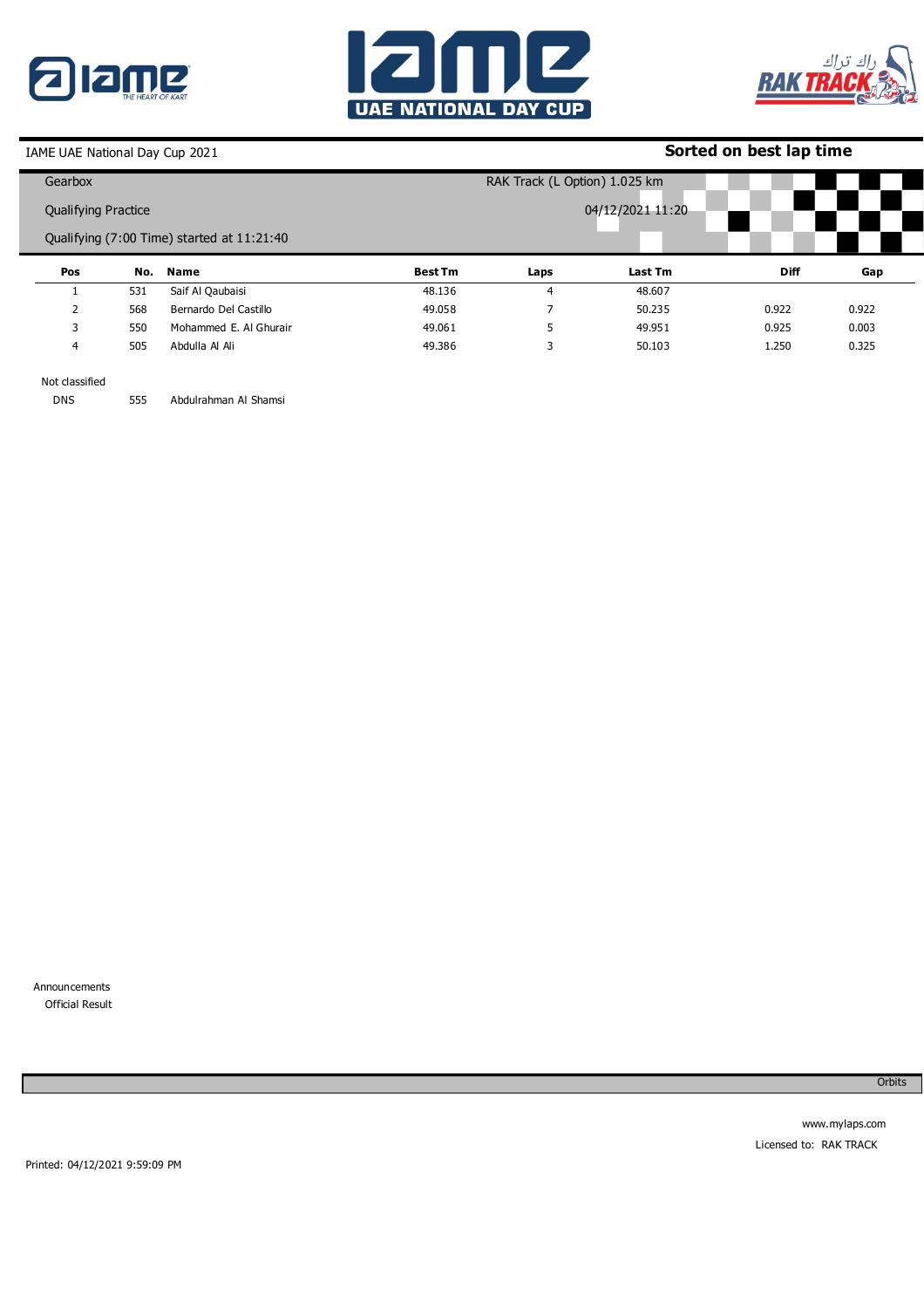





## **Sorted on Laps**

| Gearbox    |     |                                    |              |      | RAK Track (L Option) 1.025 km |                 |        |             |  |
|------------|-----|------------------------------------|--------------|------|-------------------------------|-----------------|--------|-------------|--|
| Heat       |     |                                    |              |      | 04/12/2021 12:30              |                 |        |             |  |
|            |     | Race (13 Laps) started at 12:33:35 |              |      |                               |                 |        |             |  |
| Pos        | No. | <b>Name</b>                        | <b>Class</b> | Laps | <b>Best Tm</b>                | <b>Total Tm</b> | Gap    | <b>Diff</b> |  |
|            | 531 | Saif Al Qaubaisi                   |              | 13   | 48.582                        | 10:51.139       |        |             |  |
|            | 568 | Bernardo Del Castillo              |              | 13   | 49.050                        | 10:52.376       | 1.237  | 1.237       |  |
| 3          | 505 | Abdulla Al Ali                     |              | 13   | 49.101                        | 10:56.766       | 4.390  | 5.627       |  |
| 4          | 550 | Mohammed E. Al Ghurair             |              | 13   | 49.069                        | 10:57.145       | 0.379  | 6.006       |  |
| <b>DNF</b> | 555 | Abdulrahman Al Shamsi              |              |      | 49.559                        | 5:59.242        | 6 Laps | <b>DNF</b>  |  |

Announcements 0 Official Result

| <b>Margin of Victory</b> | Avg. Speed | <b>Best Lap Tm</b> | <b>Best Speed</b> | Best Lap by            |        |
|--------------------------|------------|--------------------|-------------------|------------------------|--------|
| 1.237                    | 73.671     | 48.582             | 75.954            | 531 - Saif Al Qaubaisi |        |
|                          |            |                    |                   |                        | Orbits |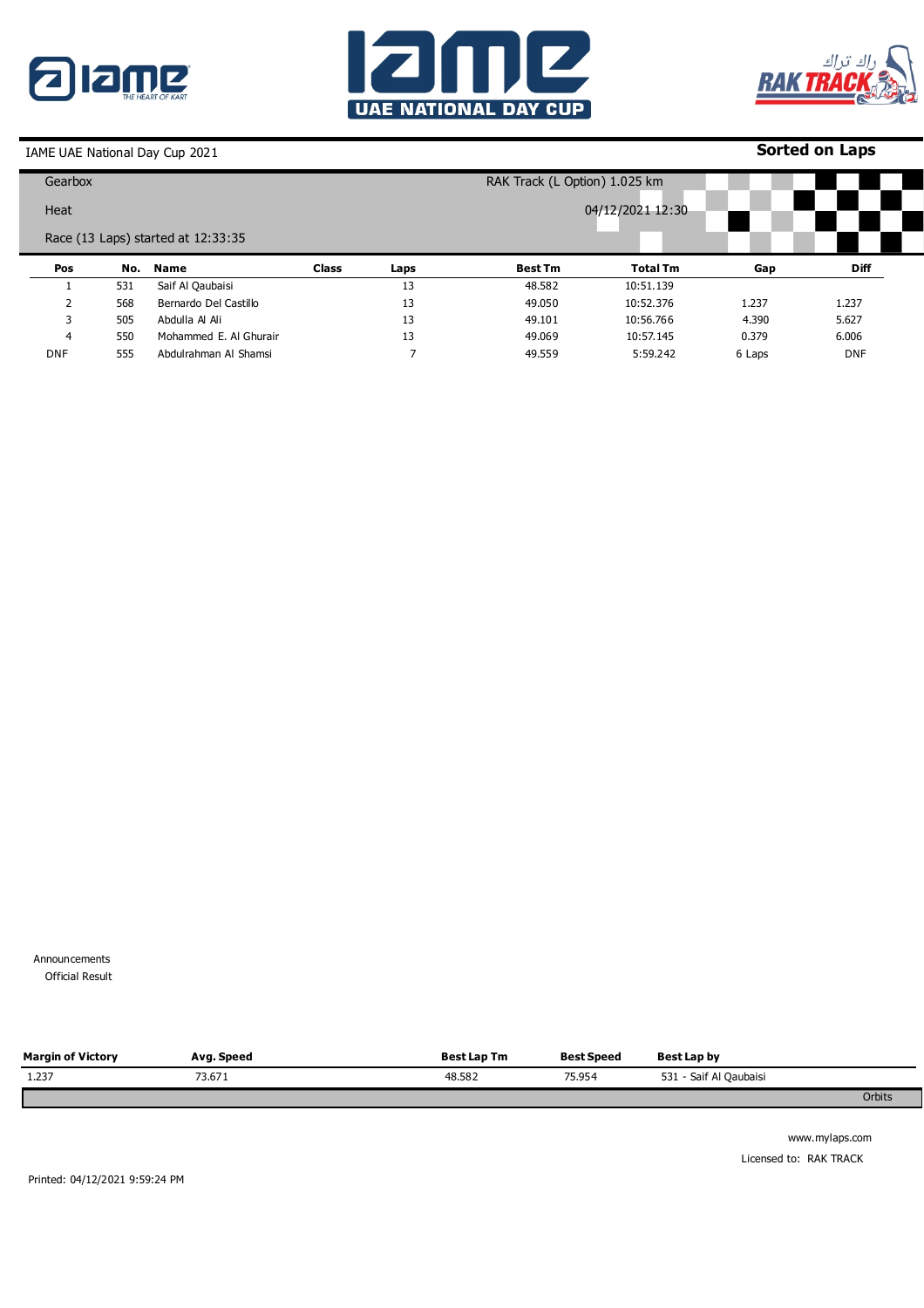





## **Sorted on Laps**

| Gearbox                            |     |                        |              |      | RAK Track (L Option) 1.025 km |                  |         |             |  |
|------------------------------------|-----|------------------------|--------------|------|-------------------------------|------------------|---------|-------------|--|
| Pre-Final                          |     |                        |              |      |                               | 04/12/2021 14:40 |         |             |  |
| Race (16 Laps) started at 14:43:03 |     |                        |              |      |                               |                  |         |             |  |
| Pos                                | No. | Name                   | <b>Class</b> | Laps | <b>Best Tm</b>                | <b>Total Tm</b>  | Gap     | <b>Diff</b> |  |
|                                    | 531 | Saif Al Qaubaisi       |              | 16   | 47.565                        | 13:27.350        |         |             |  |
|                                    | 568 | Bernardo Del Castillo  |              | 16   | 48.418                        | 13:29.373        | 2.023   | 2.023       |  |
| 3                                  | 550 | Mohammed E. Al Ghurair |              | 16   | 48.417                        | 13:36.815        | 7.442   | 9.465       |  |
| 4                                  | 505 | Abdulla Al Ali         |              | 16   | 48.499                        | 13:45.928        | 9.113   | 18.578      |  |
| <b>DNF</b>                         | 555 | Abdulrahman Al Shamsi  |              | 6    | 48.541                        | 5:25.779         | 10 Laps | <b>DNF</b>  |  |

Announcements 0 Official Result

| <b>Margin of Victory</b> | Avg. Speed | <b>Best Lap Tm</b> | <b>Best Speed</b> | Best Lap by            |        |
|--------------------------|------------|--------------------|-------------------|------------------------|--------|
| 2.023                    | 73.128     | 47.565             | 77.578            | 531 - Saif Al Qaubaisi |        |
|                          |            |                    |                   |                        | Orbits |